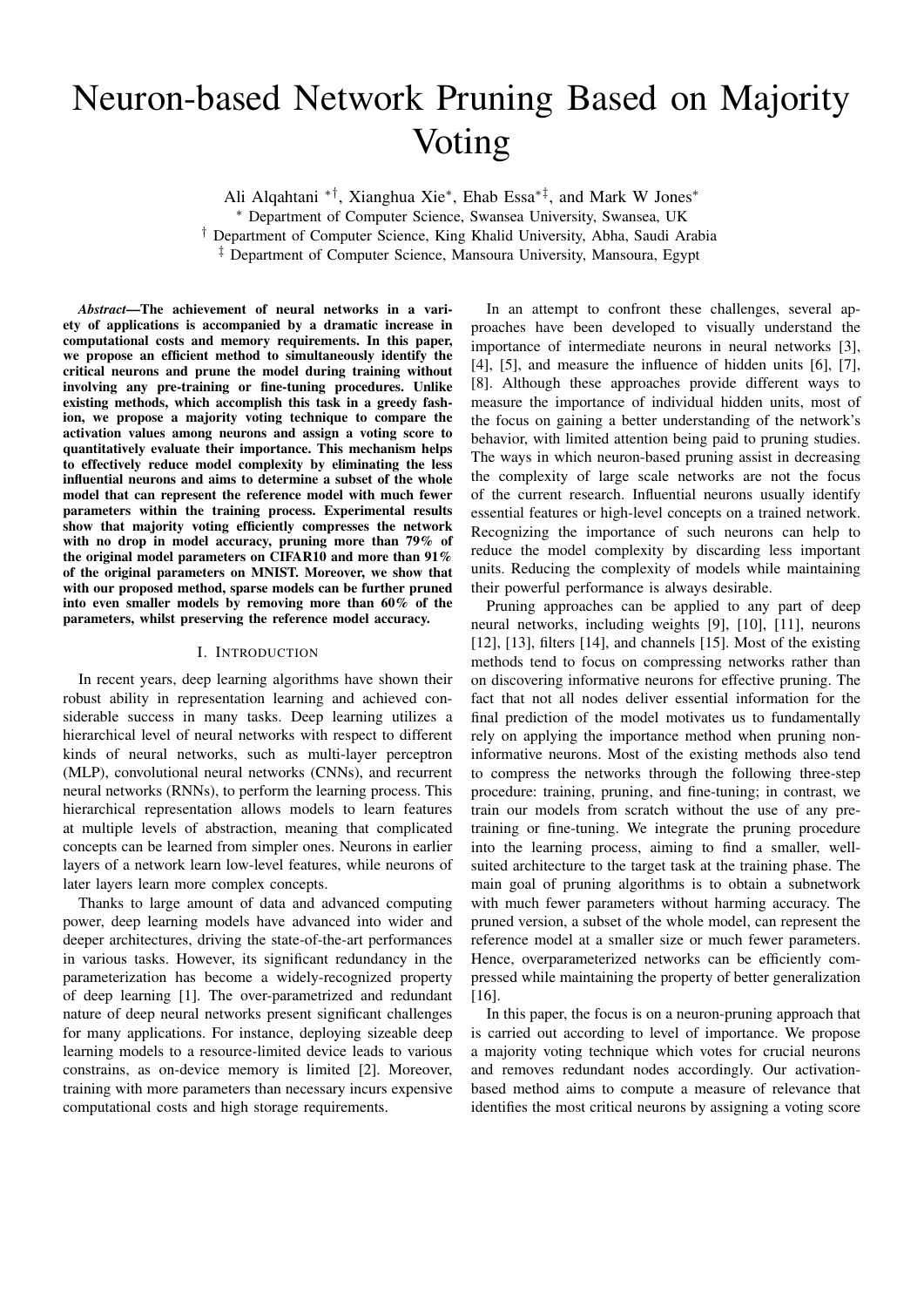to evaluate their importance. In order to gather conclusive evidence to evaluate the effectiveness of our method, an experiment based on ablation analysis in trained models was carried out. By comparing our importance method with several baselines, we show that our method substantially outperforms others in terms of neurons' effective measurement. We also introduce a network-wide holistic approach to prune neurons based on our majority voting method during training, without involving any pre-training or fine-tuning procedures. We have evaluated our pruning model on MNIST and CIFAR10 datasets. The experimental results show that the proposed method efficiently reduces the number of parameters without harming the accuracy.

#### II. RELATED WORK

#### *A. Neuron Importance Methods*

Some neuron-based strategies corresponding to different measures of importance were explored. Their core aim is to evaluate neuron importance, which provides meaningful insight into the characteristics of the internal representations of neural networks. The developed methods have attempted to visually understand and characterize the deep representations, mainly focusing on single-neuron properties [4] and pixel-level annotations [3], [5] in relation to object invariance. Analyzing individual neurons and looking for an explanation of specific activation does not help to intuitively quantify the sufficient associations and decision linkages between neurons with a massive number of parameters.

The quantitative assessment of neurons' property has been successfully adopted to understand neuron property and evaluate neurons' importance. Such techniques introduce objectives to measure the activation values of each neuron and assign to them a score. Dhamdhere et al. [6] utilize integrated gradients by summing the gradients of the output prediction with respect to the input, in order to evaluate the importance of hidden neurons. Amjad et al. [7] also proposed a method to compute internal neuron importance, utilizing informationtheoretic quantities (i.e. entropy and mutual information) to understand the outputs of individual neurons of trained neural networks. Moreover, Morcos et al. [17] investigated the relationship between the classification performance of neural networks and the output of individual neurons to estimate class selectivity and mutual information for the activation of each neuron. Furthermore, Na et al. [8] have recently used the highest mean activation to measure the importance of individual units on language tasks, showing that different units are selectively responsive to specific morphemes, words and phrases. Although these methods provide an intuitive process to determine criteria for neuron selection for effective pruning, most of the previously mentioned methods focus on gaining a better understanding of the network's behaviour, with limited attention being paid towards pruning methods.

# *B. Pruning Methods*

Pruning approaches have received considerable attention as a way to tackle over-parameterization and redundancy.

Existing works for the purpose of network compression can be classified into two categories: weight-based methods [9], [10], [11], [14], [18] and neuron-based methods [12], [19], [13]. Weight-based pruning eliminates unnecessary, lowweight connections between layers of a neural network, while neuron-based methods remove all weight connections to a specific neuron, where both income or outgoing weights are removed.

Several weight-based methods have been proposed to prune non-informative connections. Recently, Han et al. [11] introduced a pruning method to remove connections whose absolute values are smaller than a predefined threshold value. The threshold calculated using the standard deviation of a layer's weights. The network is, thereafter, retrained to recover the dropped accuracy. Although Han's framework received significant attention and has become a typical method used for network pruning, it focuses on weights' magnitudes, relies on iterative pruning and fine-tuning, and requires a particular software/hardware accelerator which is not supported by offthe-shelf libraries. Moreover, the reliance on a predefined threshold is less practical and proves too inflexible for some applications.

Li et al. [14] also proposed a pruning method based on the absolute weighted sum to judge the importance of the intermediate weights, where pruning is carried out according to the lowest scores. The method requires multiple iterations to regain lost accuracy, which can be time-consuming.

Liu et al. [20] showed the possibility of overriding the retraining phase by random reinitialization before the retraining step. This still delivers equal accuracy with comparable training time. Furthermore, Mocanu et al. [18] replaced the fullyconnected layers with sparsely-connected layers by applying initial topology based on the Erdős–Rényi random graph. During training, fractions of the smallest weights are iteratively removed and replaced with the new random weights. Applying initial topology allows for the finding of a sparse architecture before training; however, this requires expansive training steps and obviously benefits from iteratively random initialization.

It can be argued that the use of weight-based methods alone suffers from certain limitations. The need to remove low-weight connections means that important neurons whose activation does not contribute enough, due to low-magnitude income or outgoing connections, could be ignored. However, these methods can be applied in combination with our proposed one.This combination adds extra compression value. Moreover, the overall impact of weight-based pruning on network compression can be less compared to neuron-based ones. Pruning a neuron eliminates entire rows or columns of the weight matrices from both the former and later layers connected to that neuron, while weight-based methods only prune the low-weight connections between layers.

Neuron-based methods represent another pruning approach that is proposed to eliminate less important neurons. He et al. [12] propose a simple neuron-based pruning strategy. They evaluate the importance of a neuron by summing the output weights of each neuron; based on this, the unimportant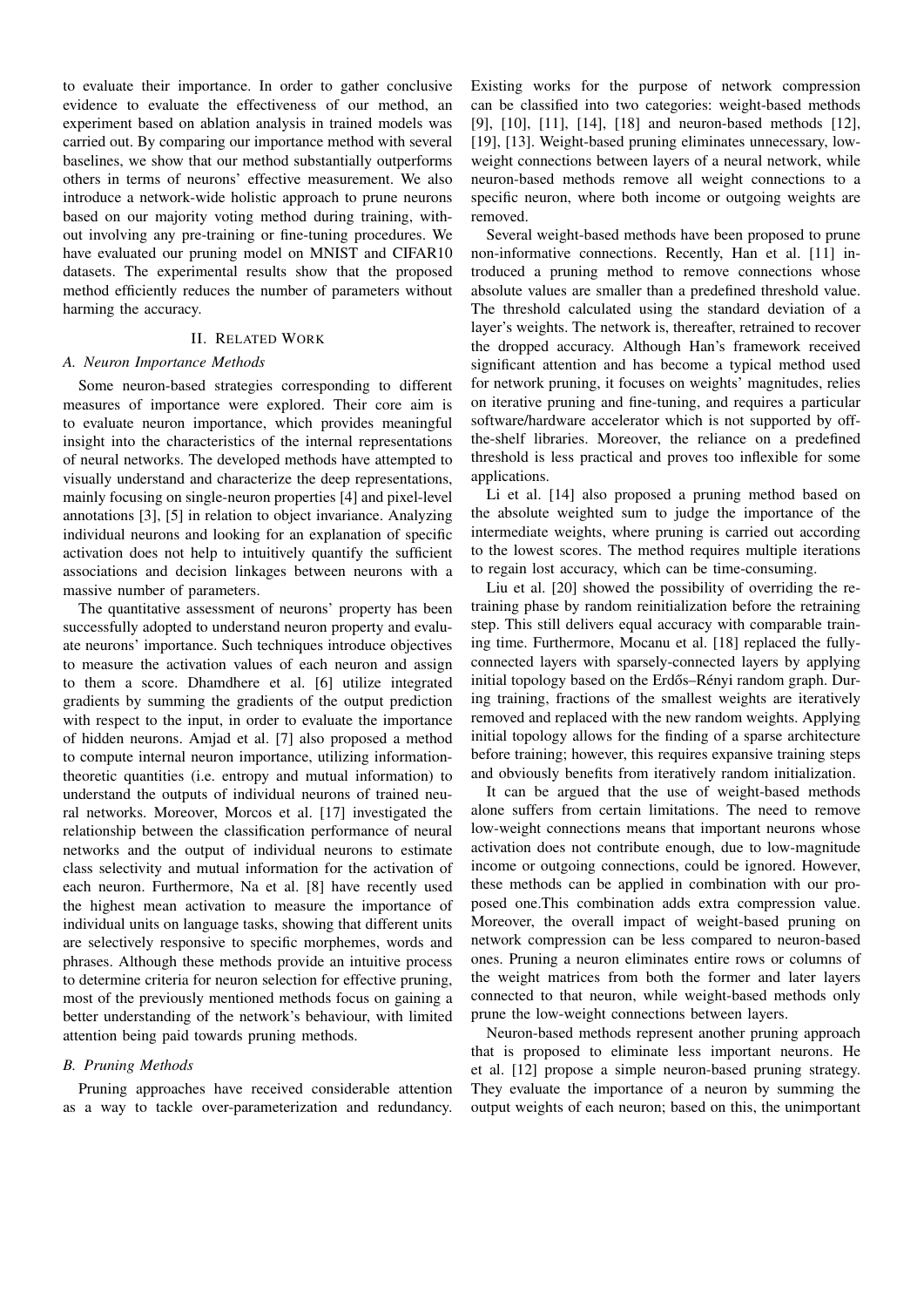nodes are eliminated. They also apply neuron-based pruning utilizing neuron activation entropy. Their entropy function evaluates the activation distribution of each neuron based on a predefined threshold, which is only suitable with a sigmoid activation function. Since this method damages the network's accuracy, additional fine-tuning is required to obtain satisfactory performance. Srinivas et al. [19] also introduced a neuron-based pruning method by evaluating the weights similarity of neurons in a layer. A neuron is removed when its weights are similar to that of another in its layer. Moreover, Mariet et al. [13] introduced Divnet, which selects a subset of diverse neurons and subsequently merges similar neurons into one. The subset is selected based on activation patterns by defining a probability measure over subsets of neurons. These non-structured pruning methods require a particular software/hardware accelerator that is not supported by offthe-shelf libraries. They also require a multi-step procedure to prune neurons; in contrast, our method prunes the model during training, leading to better solutions.

Most of the existing methods tend to compress the networks through multi-step procedures. Undertaking enough retraining is the only technique which can be used to regain the initial accuracy, as there is no guarantee that accuracy will be preserved throughout the compression phase. One definite explanation is that the standard compression approach mainly benefits from the substantial retraining step, especially when the selection criteria is simple and does not adequately measure the importance, due to the adoption of less efficient measurement standards. In order to overcome these issues, our proposed method involves a mechanism which introduces competent neuron measurement into the pruning process. This mechanism helps to reconcile the significant importance measurement and effective pruning. We train our models from scratch without involving any pre-training or iterative fine-tuning procedures. This saves time that is needed for the initial training as well as the retraining phases; these could require twice the amount of time that is usually necessary to train a model from scratch.

#### III. PROPOSED METHOD

Pruning redundant neurons always requires a more careful approach. There is no standard guidance for choosing the best network architecture; a model may have a certain level of redundancy to guarantee excellent quality performance. Most of the existing methods tend to compress networks by adopting straightforward selection criteria, such as relying on a predefined threshold [11], calculating absolute summed values [14], or simply summing the output weights[12]. These methods seem to focus on compressing networks without discovering a well-suited architecture or adopting efficient measurement standards to evaluate importance. In contrast, our neuron importance measurement method, majority voting, selects a subset of neurons based on voting scores. It measures the importance of neurons in each layer and determines a subset of neurons whose activation patterns are the most influential. In this paper, we introduce a comprehensive approach to prune network's neurons based on our majority voting method during

training, without involving any pre-training or fine-tuning procedures. The proposed method introduces a mechanism for measuring the importance of neurons and pruning them accordingly into the body of the learning phase, aiming to obtain a subset of the whole model, which represents the reference model with much fewer parameters. In this section, we introduce our overall proposed framework, which consists of two parts. First, the measurement of neuron importance is discussed; this includes utilizing the majority voting approach in order to determine the importance of neurons in each layer. Then, we introduce a network-wide holistic approach which can be used to prune network neurons during training. The details are provided below.

#### *A. Importance of Individual Neuron via Majority voting (MV)*

We aim to detect influential neurons in neural networks by evaluating their activation. Feeding the training data through the network, each example is represented differently and has individual activation throughout all neurons in the network. We apply forward passing through an optimized model to find the output of each neuron, called activation. This can be viewed as random variables, and different input images can sample more instances. To evaluate their importance, a voting technique is applied; it only votes for a neuron when all the instances agree, which is what majority voting refers to. Our method was named majority voting (MV) as it utilizes a majority voting strategy to measure the importance of neurons. This measure of importance is discussed in depth below. Each layer has weights that are multiplied with an input example,  $x$ , to produce an output corresponding  $n$  activation. The activation at  $j$ -th neuron is computed as the weighted sum of activations from all neurons in the  $i - 1$ -th layer. The output of the j-th unit in the  $i$ -th layer of the neural network is defined as:

$$
t_j^{(i)}(x_n) = \sigma \left( b_j^{(i)} + \sum_p w_{p,j}^{(i-1)} t_p^{(i-1)}(x_n) \right), \quad (1)
$$

where  $x_n$  denotes the *n*-th data example at the input,  $\sigma$  is the activation function,  $b_j^i$  denotes the corresponding bias for the j-th unit in the *i*-th layer,  $w_{p,j}^{(i-1)}$  is the weight that connects p-th neuron from the previous layer  $(i - 1)$  with the j-th unit in the i-th layer (existing layer).

After this, the activation matrix is obtained by Eq.(1). For each row, we set the top  $l$  largest activation neurons to 1 and others to 0 by using the following form:

$$
v_j^{(i)}(x_n) = \begin{cases} 1 & \text{If } \text{argsort } (t_j^{(i)}(x_n))[1:l] \\ 0 & \text{Otherwise} \end{cases}
$$
 (2)

As a result, a binary matrix is obtained with  $J*N$  dimension in the *i*-th layer, where  $J$  is the number of neurons and  $N$  the number of input examples. The obtained matrix determines how important a neuron is for a given example, where 1 indicates the most influential neuron and 0 otherwise. Then, we sum over columns (examples) to score of the number of times that the  $j$ -th neuron is one of the top neurons for given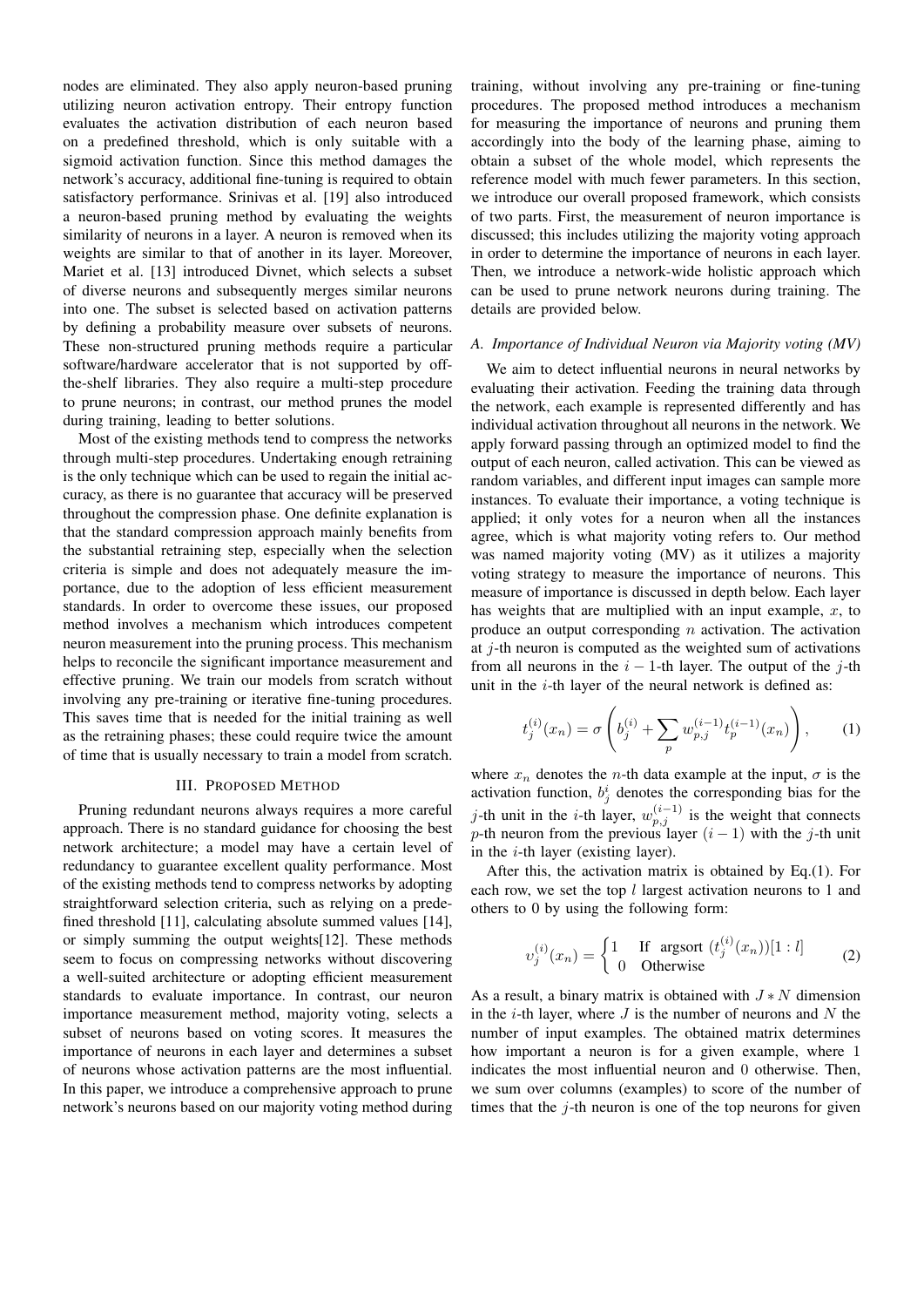

Fig. 1: Neuron-based pruning method. (A) The initial state of the fully-connected layers. After training the network for  $t$ epochs, (B) Measuring neuron importance, where the dark circles in the diagram indicate important neurons. (C) Pruning the less important neurons, based on which the income or outgoing connections are removed.

examples, voting for the crucial neurons. This is given by the following form:

$$
y_j^{(i)} = \sum_{n=1}^{N} v_j^{(i)}(x_n)
$$
 (3)

$$
\psi_j^{(i)} = y_j^{(i)} = \begin{cases} 1 & \text{If } \text{argsort } (y_j^{(i)})[1:k*J] \\ 0 & \text{Otherwise} \end{cases}
$$
 (4)

We set a  $k$  percentage of the  $J$  neurons, which have the largest voting scores, to 1 and the remaining to 0. Here,  $k$  denotes the percentage of the largest index of  $y$ . For every layer, we will come up with a binary vector that indicates whether such neurons are important or not, where 1 denotes that the neuron is important and 0 otherwise.

Algorithm 1 Pruning algorithm using Majority Voting (MV) **Input:** Training set  $(x, y)$ , Validation set  $(\dot{x}, \dot{y})$ , t, and k Output: A pruned model initialization best accuracy  $\leftarrow 0$ for  $e \leftarrow 1$  to E do Preform standard training procedure Preform weights update accuracy ← model accuracy if  $e \mod t = 0$  *and accuracy* > *best accuracy* then best accuracy ← accuracy for *each layer* do Compute the activation for each neuron Eq.(1) Vote for largest activations Eq.(2) Compute the amount of times a neuron has been voted Eq.(3) Vote for  $k\%$  of largest voting-score neurons Eq.(4) Prune the non-important neurons end end end

#### *B. Pruning algorithm*

We introduce a method that measures the importance of a network's neurons and prunes them accordingly during training. Our criterion for measuring the value of individual neuron and finding less important ones is critical, as it allows us to effectively identify and prune redundant neurons. As shown in Fig.1, our pruning algorithm starts with standard network architecture and preform standard training. After a certain number of iterations  $t$ , we measure the neurons' importance, applying our majority voting method, as described in the previous section III-A. For every layer, we come up with a binary vector that indicates  $k\%$  of important neurons, which is a result of the MV method Eq.4. To eliminate the noninformative neurons, we remove a certain number of neurons that have the lowest voting scores based on the predefined percentage. The complete algorithm is given in Algorithm 1.

Starting with standard training, we begin to apply our pruning algorithm based on certain conditions, including a certain number  $t$  of epochs and the observation of the model's accuracy. Pruning neurons at the beginning might lead to the permanent removal of essential neurons; we therefore start the pruning after a certain number  $t$  of epochs. We continue to employ our pruning algorithm while surveying the conditions. If we prune neurons in each epoch, the final number of neurons would be too small to maintain reasonable accuracy. This setting allows our model to learn and retain important parameters which provide our pruning algorithm with valuable guidance to identify non-important neurons and remove them accordingly.

## IV. EXPERIMENTS AND DISCUSSION

We empirically study the performance of our proposed method using two different datasets: MNIST and Cifar10. For fully-connected models, the network architecture consists of three fully-connected layers, which is adopted by the base architecture proposed in [18]. Specifications of the datasets and their architecture are presented in Table. I. We first compare our evaluative importance method with several baselines,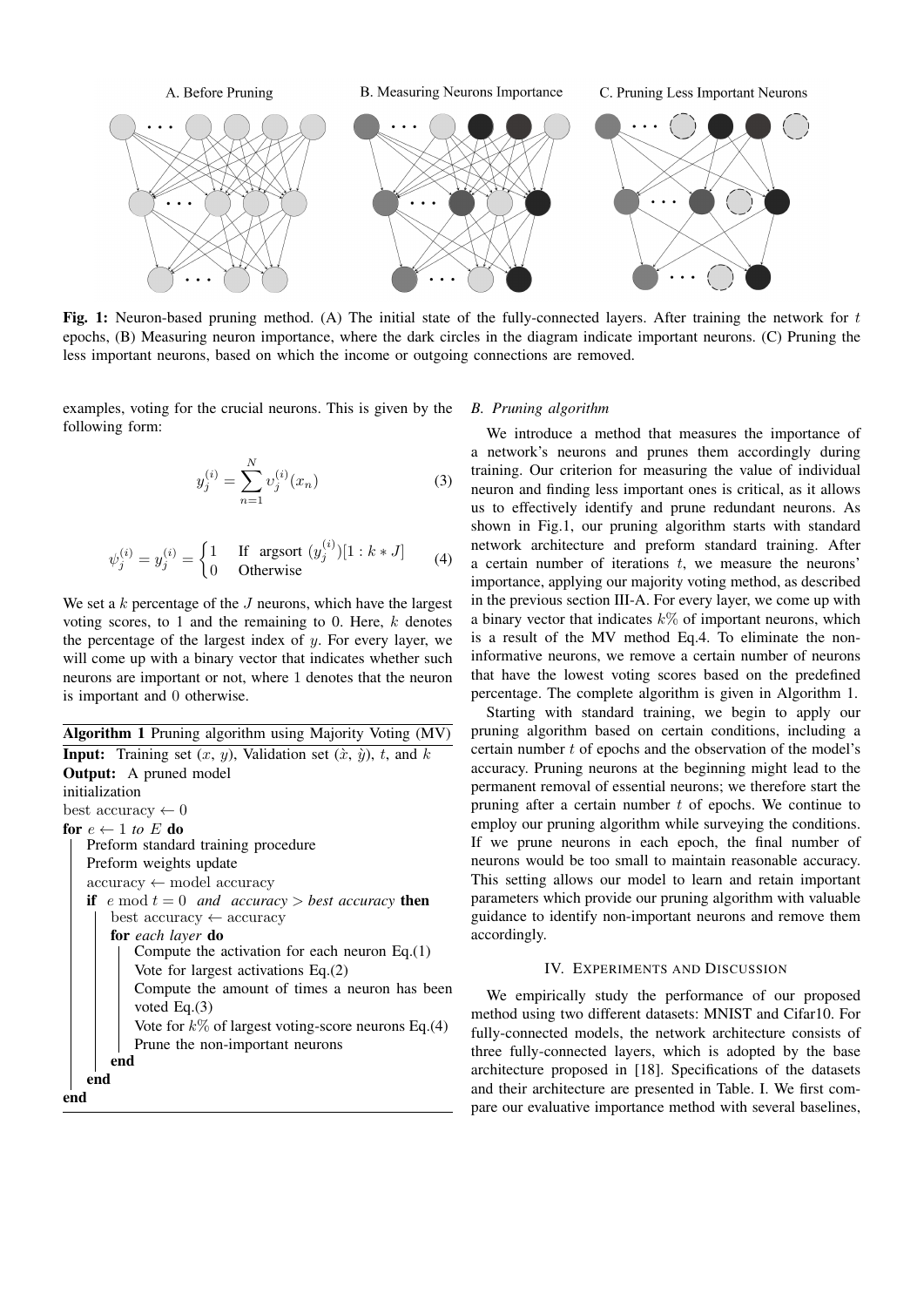using an ablation study. The experimental results on both datasets show that our method substantially outperforms the baselines. After this, we apply the proposed method to remove redundant nodes and compress the neuron network during training. Then, we integrate our neuron-pruning method with existing sparsely-connected network models. Experimental results show that our method adds substantial compression and further reduces the number of parameters, without harming the accuracy. Lastly, we empirically study our method with convolutional neural networks architecture. The details are described below.

| <b>Dataset</b> | <i>Examples</i> | Image Size | <b>FC</b> Architecture |
|----------------|-----------------|------------|------------------------|
| <b>MNIST</b>   | 70000           | 28x28x1    | 784-1000-1000-1000-10  |
| <b>CIFAR10</b> | 60000           | 32x32x3    | 3072-4000-1000-4000-10 |

TABLE I: Details of Datasets and their FC Architectures used in our experiments.

# *A. Measuring Neuron Importance via Ablation*

Classification performance was used in order to evaluate the impact of our majority voting method. An ablation study, as a commonly used technique, allows for the evaluation of the effectiveness of measuring neuron importance quantitatively. This procedure typically refers to the removal of some parts of the model and the study of its performance, as crucial neurons capture meaningful information and contribute substantially to the model's final performance [21]. We ablate unimportant neurons by forcing the activation to be zero and compute the classification accuracy on the test-set. Quantifying the effect of the ablation on the classification performance allows for an impartial evaluation in order to measure a neuron's importance and distinguish the most important neurons in a neural network, allowing for layer-wise and whole-network comparisons. This method not only enables the evaluation of neurons' importance, but can also detect the unimportant, redundant neurons, which can be removed while compressing the network during training.

To evaluate the effectiveness of our proposed importance method, it was compared with several baseline methods. These methods are briefly summarized as follows:

- Random. Neurons are randomly ablated.
- Weights sum [12], [14]. Neurons  $(p)$  with lowest absolute weights sum values are ablated:  $\psi_p = \sum_p |w_{p,j}|$ .
- Activation Mean[14].  $\psi_p = \frac{1}{N} \sum \text{mean}(\hat{t}_p)$ , where  $t_p$  is the activation values for neuron  $p$ , and  $N$  denotes the size of data.
- Activation standard deviation (SD) [14].  $\psi_p =$  $\frac{1}{N}\sum$  std $(t_p)$ .
- Activation *l* 1-norms[14].  $\psi_p = \frac{1}{N} \sum ||t_p||_1$ .
- Activation *l*2-norms[14].  $\psi_p = \frac{1}{N} \sum ||t_p||_2$ .

All these baseline methods consider neurons with higher values as more important, which is motivated by the intuition that unimportant activation has influential outputs to the final prediction of a model. Following [14], we calculate neurons'

importance measure on the activation of the neurons before batch normalization or non-linear activation.

Table. II and Table.III summarize the classification results on CIFAR10 and MNIST test-sets respectively. These tables provide layer-wise comparisons, where neuron importance was evaluated using different selection criteria in a fully trained model utilizing the ablation approach. A compression ratio of 0.7 was set, where 70% of the important neurons in each layer are preserved. The tables show layer-wise results for each layer, where we ablate layer by layer and calculate the accuracy for each layer separately. We also examine the whole network cumulative ablation, where the same ratio from all layers in the whole network are ablated. For random selection criteria, the mean value of three runs are reported.

Our ablation study has shown that MV achieves higher classification performance compared with other baselines, especially in the case of the whole network cumulative ablation. In CIFAR, Table. II, MV achieves 68.28% when having compression ratio of 0.7 for each layer of the reference model. This shows that MV has less impact on the dropping of model accuracy compared with the second place method, which used activation standard deviation, where it achieves 66.33%. This demonstrates the robustness of our proposed method in identifying the most important neurons.

One interesting finding is that ablating neurons with random selection shows the first layer has stronger negative effects and has more synergistic neurons compared with higher hidden layers. It can also be seen that the higher hidden layers are significantly redundant and more class-specific. This observation is consistent with a previous theoretical proposal [22]. One reasonable explanation is that the neuron networks hierarchically learn representations. Hence, the first layer is not relevant to a specific object. Still, it builds feature representations of all input images that are joined to form more relevant object features in the later layers. By ablating these fundamental features, deeper layers fail to produce class-specific features and have more negative impacts on the overall accuracy.

Although a random selection is not robust and not applicable in practice [15], it presents insight and demonstrates that the detection of principal neurons is a critical approach when pruning redundant neurons. The experiment empirically confirms that our importance method is sufficient, given that ablating neurons with low values in the layers only has the most negligible impact on the overall accuracy compared with all baselines. As shown in Table.II and Table. III, the experimental results on both datasets show that the method substantially outperforms the baselines. Our proposed method to measure neuron importance helps not only to remove redundant nodes and compress the neuron network, but also to understand their inter-relationships and how said neurons impact the model. The experiment confirms that selecting the right criteria to evaluate neurons' importance throughout all layers can guarantee a successful pruning approach.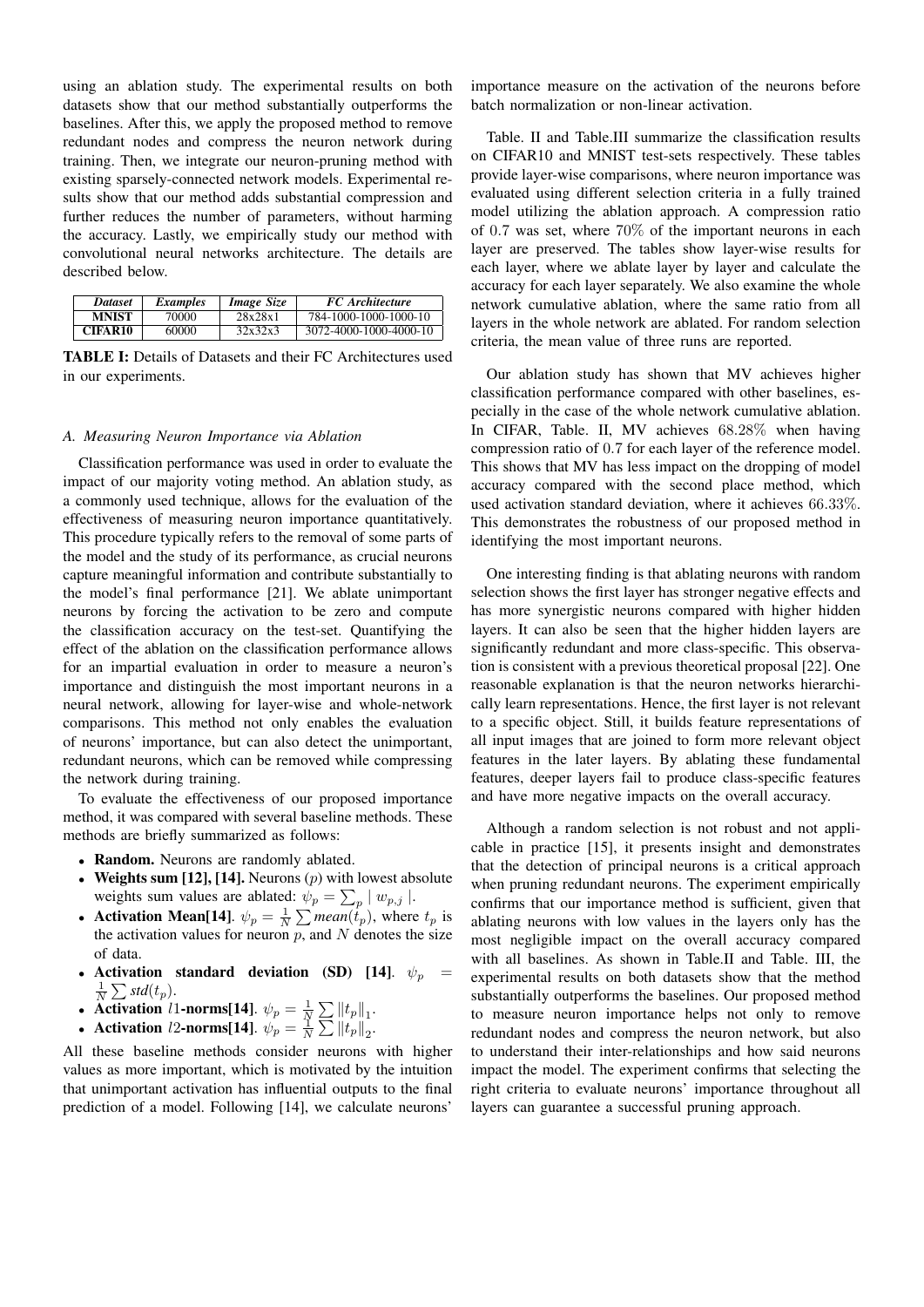|                            | <b>1st Layer</b> | 2nd Layer | $3rd$ Layer | <b>Cumulative Ablation</b> |
|----------------------------|------------------|-----------|-------------|----------------------------|
| Random                     | 45.46%           | 61.84%    | 65.07%      | 21.39%                     |
| <b>Weights Sum</b>         | 63.75%           | 67.47%    | 67.04%      | 48.62%                     |
| <b>Activation Mean</b>     | 68.97%           | 68.47%    | 68.48%      | 64.75%                     |
| <b>Activation SD</b>       | 69.49%           | 68.90%    | 69.22%      | 66.33%                     |
| <b>Activation 11-norms</b> | 69.39%           | 68.71%    | 69.32%      | 65.94%                     |
| <b>Activation 12-norms</b> | 69.45%           | 68.73%    | 69.31%      | 65.81%                     |
| MV                         | 69.77%           | 69.39%    | 69.66%      | 68.28%                     |

TABLE II: Examining neuron importance via ablation study with different selection criteria on CIFAR10.Note. the compression ratio=0.7 i.e., 70% of the importance neurons in each layer are preserved.

|                            | <b>1st Layer</b> | 2nd Laver | 3rd Laver | <b>Cumulative Ablation</b> |
|----------------------------|------------------|-----------|-----------|----------------------------|
| Random                     | 95.4%            | 97.96%    | 98.41%    | 85.32%                     |
| <b>Weights Sum</b>         | 95.00%           | 98.39%    | 98.57%    | 94.63%                     |
| <b>Activation Mean</b>     | 97.88%           | 98.52%    | 98.58%    | 97.98%                     |
| <b>Activation SD</b>       | 98.58%           | 98.73%    | 98.68%    | 98.44%                     |
| <b>Activation 11-norms</b> | 98.56%           | 98.72%    | 98.65%    | 98.40%                     |
| <b>Activation 12-norms</b> | 98.51%           | 98.73%    | 98.67%    | 98.37%                     |
| MV                         | 98.68%           | 98.75%    | 98.76%    | 98.68%                     |

TABLE III: Examining neuron importance via ablation study with different selection criteria on MNIST. Note. the compression ratio=0.7 i.e., 70% of the importance neurons in each layer are preserved.

# *B. Pruning redundant Neurons during Training*

The proposed method was implemented using Keras and Tensorflow in Python and evaluated on two computer vision benchmark datasets: MNIST and CIFAR10. The models were trained end-to-end from scratch without involving any pretraining and fine-tuning procedures. All weights were initialized randomly. *Stochastic gradient descent* optimizer was used, where each batch contained 100 random shuffled images. An initial learning rate of 0.006 with a momentum of 0.9 and weight decay of 0.0002 were used. For our experiments, the value of  $t$  is set to be 20, and the value of  $k$  is set to be 0.05 as a large value of  $k$  leads to the removal of many neurons and the remaining neurons would be too small to maintain reasonable accuracy.

During training, we pruned the network's neurons, after having applied our method to measure the importance of each neuron independently. Consequently, we extended the Tensor-Flow framework to prune the neurons of a network during training. TensorFlow allows us to apply a constraint function to the weights matrix, which in turn means that constraints can be set on network parameters during optimization. For every pruned layer, we utilized the output binary vector, which is obtained via the importance measure method (MV) Eq.4, for the constraint function. The binary vector contributes to generating a binary mask variable which has the same size as the layer's weight matrix. The binary mask determines the participation of the weights in the forward procedure.In the back-propagation, gradients pass through the binary masks, and the masked weights in the forward-propagation are not updated in the back-propagation phase.

Determining and eliminating the non-informative neurons results in a significant additional increment into the body of the learning process. This approach is aimed at forming a kind of structure that enhances the identification of non-informative neurons and removes any redundant parts of the model during

training. The comparative results are shown in Table. IV, and supports our hypothesis that significantly fewer parameters can add enough discriminative ability without harming the original accuracy of the baseline dense models. These are considered a solution to overcoming the over-parametrized and redundant nature of deep learning models. It can be observed that the models' accuracy were maintained or even improved after the removal of unimportant neurons.

Table. IV demonstrates how the pruned version of models outperform the original, fully-connected models with only significantly fewer parameters. With regards to the CIFAR10 dataset, it has been shown that a significant gain can be obtained with only 20% of the weights of the original fullyconnected model. Based on CIFAR10-related literature, [23] is considered as one of the state-of-the-art fully-connected models, which achieves a classification accuracy of 74.1% with  $31,600K$  parameters, while our model reached a comparable accuracy of  $74.21\%$  with only around  $4,245K$  parameters.

|                | FC.               |         | <b>MV</b> Pruning |        |
|----------------|-------------------|---------|-------------------|--------|
| <b>Dataset</b> | $n^W$<br>Accuracy |         | Accuracy          | $n^W$  |
| <b>MNIST</b>   | 98.78%            | 2.794K  | 98.88%            | 232K   |
| <b>CIFAR10</b> | 71.90%            | 20.328K | 74.21%            | 4.245K |

TABLE IV: Summarization of our experimental results with fully-connected networks.

# *C. Integrating our Pruning Method to Existing Sparse Neural Network*

To thoroughly investigate the abilities of our proposed method, we also evaluated its performance with sparselyconnected networks (SC). SC by Mocanu et al. [18] is an interesting approach that replaces fully-connected layers with sparsely-connected ones. They have introduced a way to connect nodes in neural networks before training by applying an initial sparse topology based on the Erdős–Rényi random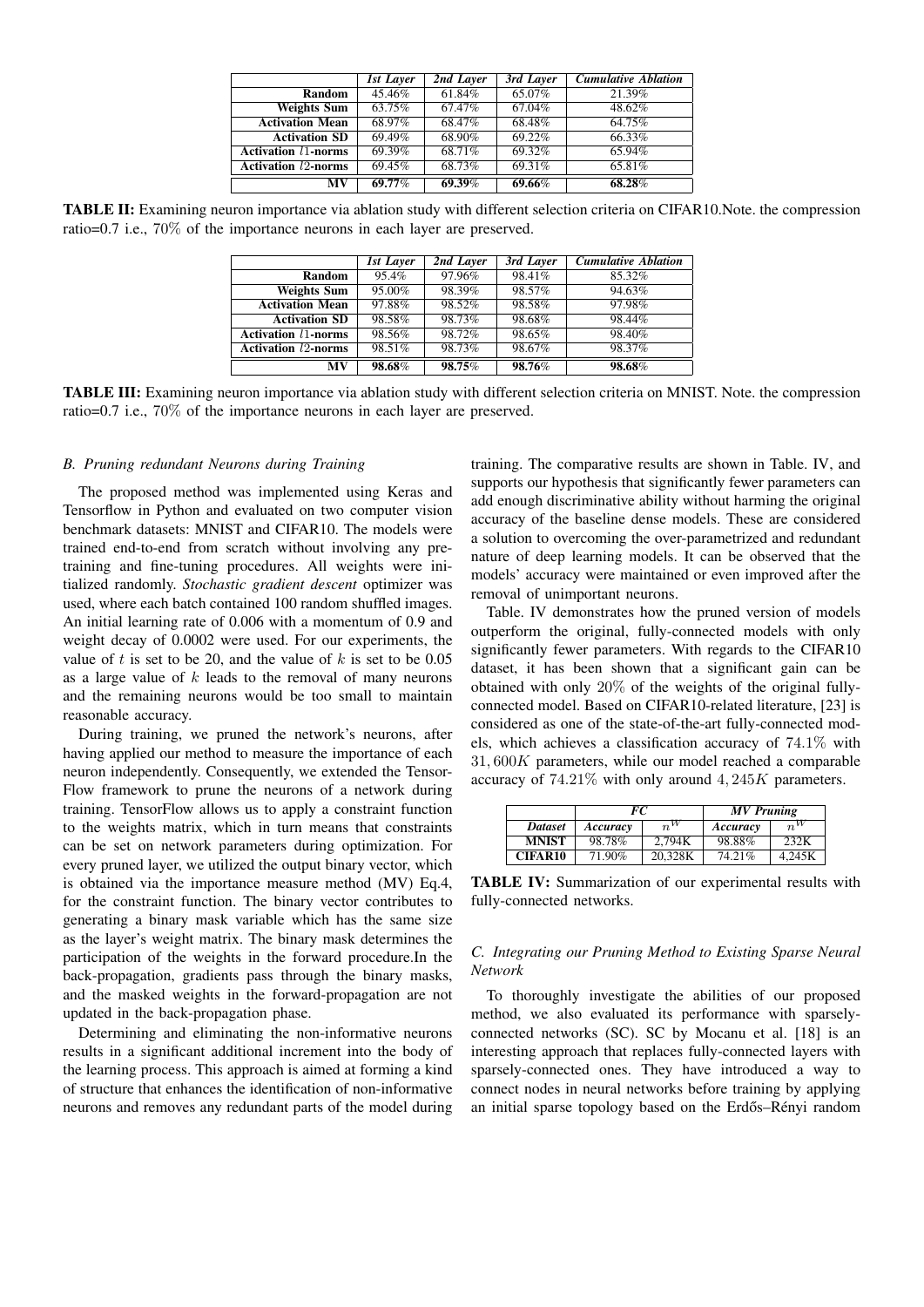graph and by starting training using standard optimization techniques. They iteratively remove the weakest connections and replace them with the new random initialization, which leads to a substantial reduction in connections and, therefore, to increased memory and computational efficiency.

A massive number of neurons is still a significant challenge, as it can lead to significant redundancy. Although sparselyconnected layers remove unnecessary connections without significant performance degradation, neuron-pruning methods are much more beneficial. This is because unimportant neurons do not contribute much to the final model performance, as shown in the previous section, therefore, all of their income or outcome connections (weights) are trivial and non-informative. Eliminating unimportant neurons can guarantee the removal of extra parameters, as pruning a neuron removes entire rows or columns of the weight matrices from the former and later layers.



Fig. 2: The architecture of the CNN model.

Our experiment began with sparse topology random graph, after which [18] the weakest connections were iteratively replaced with new initialized ones in the training phase. In the meantime, we computed a measure of relevance that identified the less critical neurons and pruned them accordingly. Table. V demonstrates that on the MNIST dataset, with our neuronpruning method, we can prune up to 60% of parameters from the original sparsely-connected models without harming the performance. This supports our hypothesis that pruning unimportant neurons is just as essential as pruning unimportant weights, and that combining both can lead to competitive results, as shown in our findings.

|                | $SC$ [18]         |      | <b>MV</b> Pruning |         |  |
|----------------|-------------------|------|-------------------|---------|--|
| <b>Dataset</b> | $n^W$<br>Accuracy |      | Accuracy          | $n^{W}$ |  |
| <b>MNIST</b>   | 98.74%            | 89K  | 98.84%            | 34K     |  |
| CIFAR10        | 74.84%            | 278K | 75.05%            | 214K    |  |

TABLE V: Summarization of our experimental results with sparsely-connected networks.

# *D. Extension to Convolutional Neural Networks*

Convolutional Neural Networks (CNNs) [24] are one of the most famous kinds of neural networks. They replace fullyconnected layers with convolution and pooling layers, which significantly decreases the number of parameters. CNN architecture usually comprises convolutional layers for spatiallyrelated feature extraction and fully-connected layers used for classification. However, while CNNs still maintain fullyconnected layers, they can additionally benefit from our pruning method.

We studied our pruning method with CNN architectures, where we compressed their fully-connected layers, as they form the majority of the CNN parameters. For instance, VGG16 [25] comprises 90% of its parameters in fullyconnected layers. Our model architecture consists of three convolutional blocks, where each block has two convolutional layers with a filter size of 3 x 3 with 32 kernels in the first block, 64 kernels in the second block, and 128 kernels in the third block. Each block ends with a max-pooling layer. This is followed by three fully-connected layers consisting of 2000, 2000, and 10 neurons respectively. A standard Relu activation function was utilized. The detailed architecture of the CNN model is presented in Fig. 2. Because the fullyconnected layers form 96.6% of the overall parameters of our architecture, it justifies our focus on the fully-connected layers in the convolutional neural networks.



Fig. 3: Changing of accuracy during training for three different models.

Our experiments were performed on the CIFAR10 dataset. To quantify this, it should be noted that our experiment reached a maximum of 90.12% accuracy, SC achieves a maximum of 89.30% accuracy, while standard CNN achieves a maximum of 87.65% accuracy. Each model has 8,407,018, 456,077, and 393,549 weights for CNN, SC and our method, respectively. Our pruned model has shown better accuracy than standard CNN, having removed more than 95% of its parameters. In other words, with only less than 5% of the CNN weights, our method can achieve better accuracy. Fig. 3 also shows the changes in validation accuracy in classification tasks with the number of training cycles, which clearly indicates